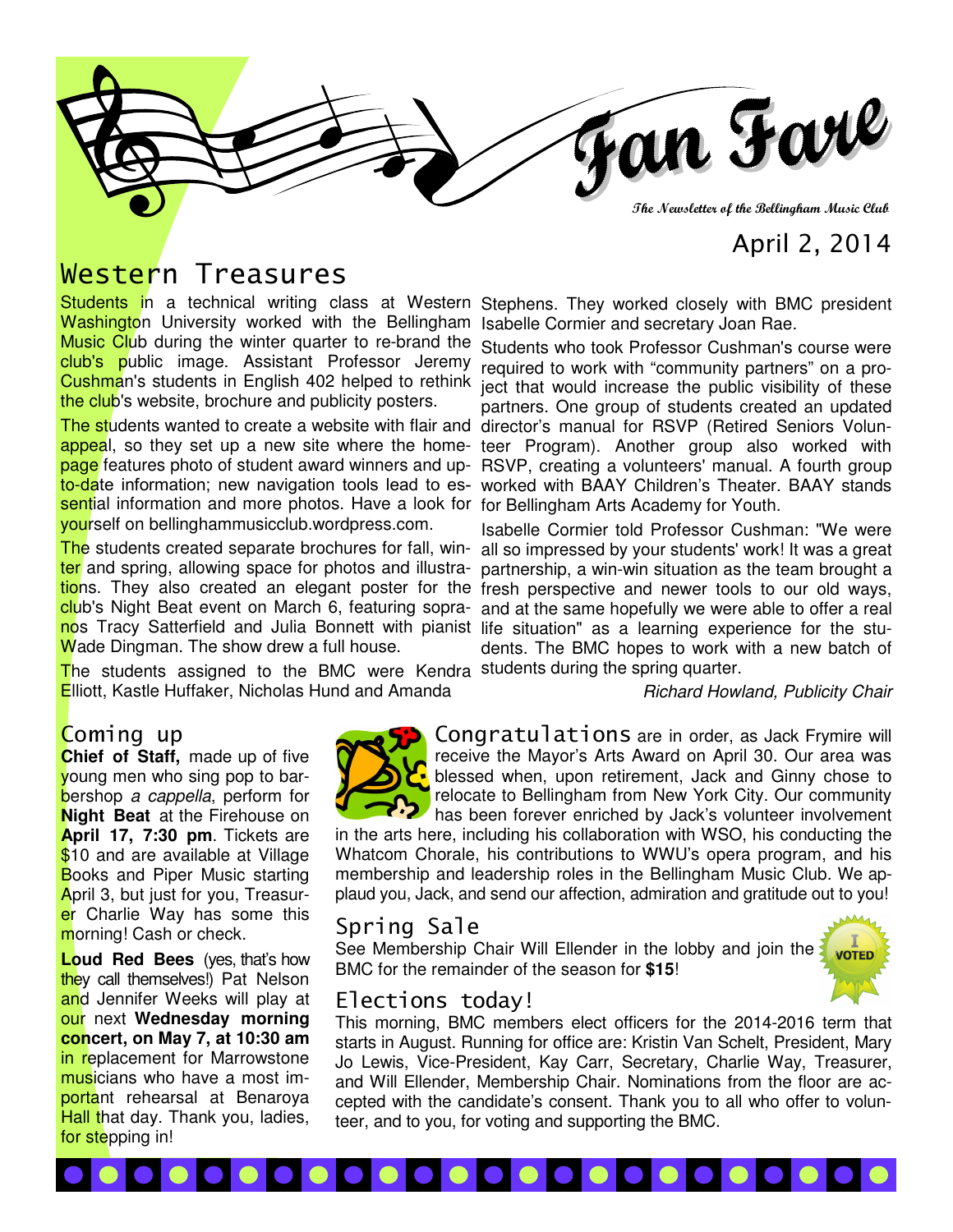# **Biographies**

**Third place (\$200) - Jeanette Ojala** is currently pursuing a Piano Performance degree at Western under the instruction of Jeffrey Gilliam. She has been recognized multiple times in the Northwest Chopin Festival, and has had the pleasure of attending the International Institute for Young Musicians at the University of Kansas. Jeanette is the recipient of a Western Presidential Scholarship for academics as well as the Ford Hill Scholarship, William Sanford Scholarship, and Don Walter Scholarship for piano.

**Second place (\$300) - Shelby Gottberg** is a student of Edward Cook, and is working toward a degree in vocal performance. Shelby has performed in Western's opera productions for the past three years; she is also the assistant chair of the WWU Opera Board, and helps direct and assist with the costumes. This season Shelby will perform the role of Peaseblossom in Britten's "A Midsummer Night`s Dream". Her plans include graduate school and the pursuit of an operatic career.

**First place (\$500) - Violinist Erika Burns** began her music studies at the age of four and currently studies with Walter Schwede. She has appeared as a soloist with the Everett Symphony, Icicle Creek Chamber Orchestra, and the Everett Youth Symphony, and has performed in master classes with distinguished artists including Midori, Charmian Gadd and Ani Kavafiank. She is a two-time alumna of the Icicle Creek Chamber Music Institute in Leavenworth. Erika will graduate in the spring from Western`s Honors Program and the Department of Music with a Bachelor of Music Performance degree.



**Find out everything about the BMC on our website www.bellinghammusicclub.org Contributions or corrections? Contact the Newsletter Editor: Barbara Hudson at barbi0101@yahoo.com Our mailing address is: BMC, P.O. Box 197, Bellingham, WA 98227-1093**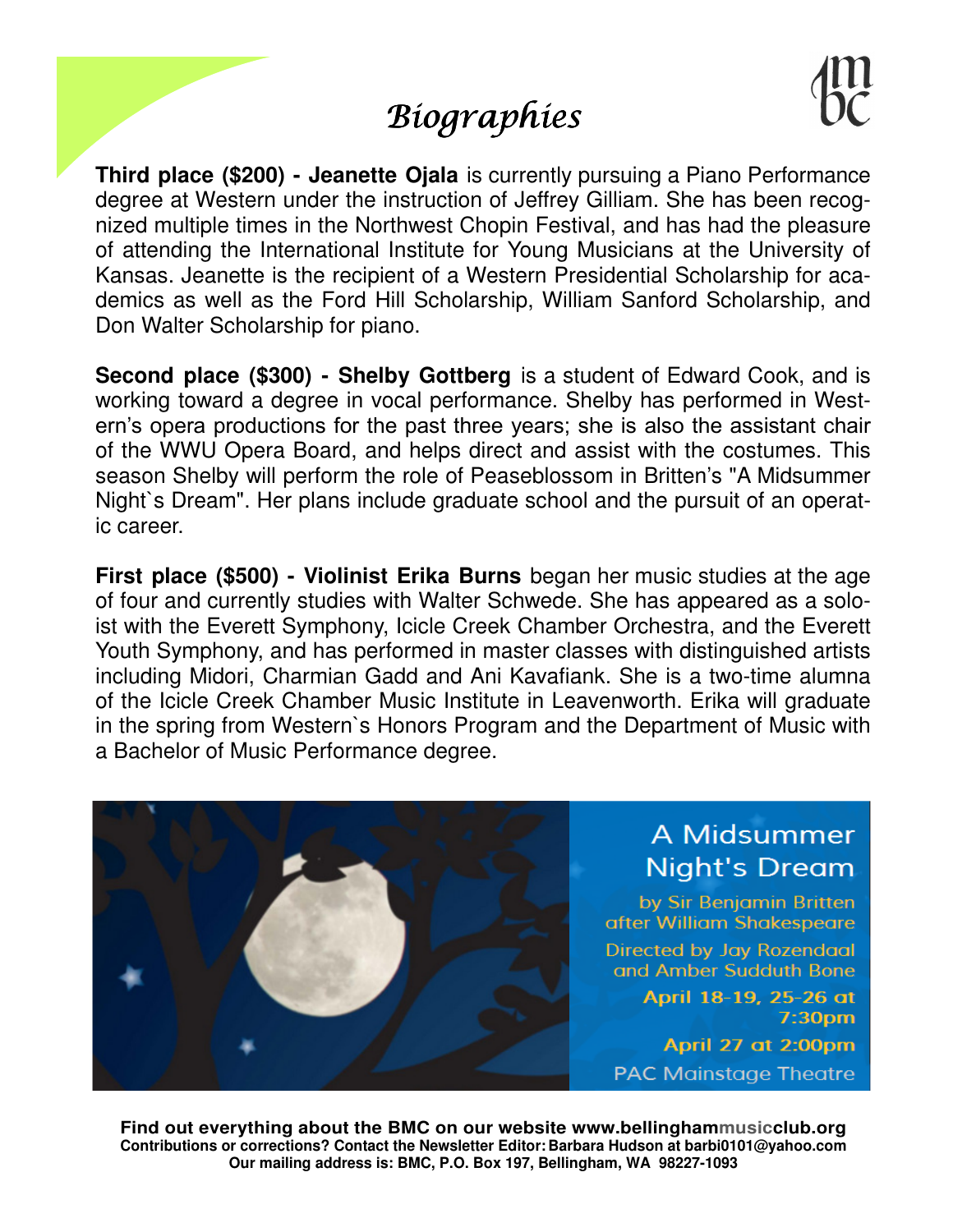# Winners of the Virginia Glover WWU Awards Presented by Kristin Van Schelt

# **Program**

Danzas Argentinas **Alberto Ginastera Alberto Ginastera** 

Jeux d'eau Maurice Ravel

1. Danza del Viejo boyero

2. Danza del Moza donoza

# **Jeanette Ojala, piano**

Je dis (from Carmen) Georges Bizet

Ich bin der Welt abhanden gekommen (from Ruckert-Lieder) Gustav Mahler

When Birds Do Sing (from The Shakespeare Songs) Erich Korngold

# **Shelby Gottberg, soprano Daniel Botamanenko, piano**

Violin Sonata No. 3 in C major, BWV 1005 Johann Sebastian Bach 3. Largo

Poème for Violin and Orchestra, op 25 Frnest Chausson

**Erika Burns, violin Naina Wadhwa, piano** 

April 2, 2014